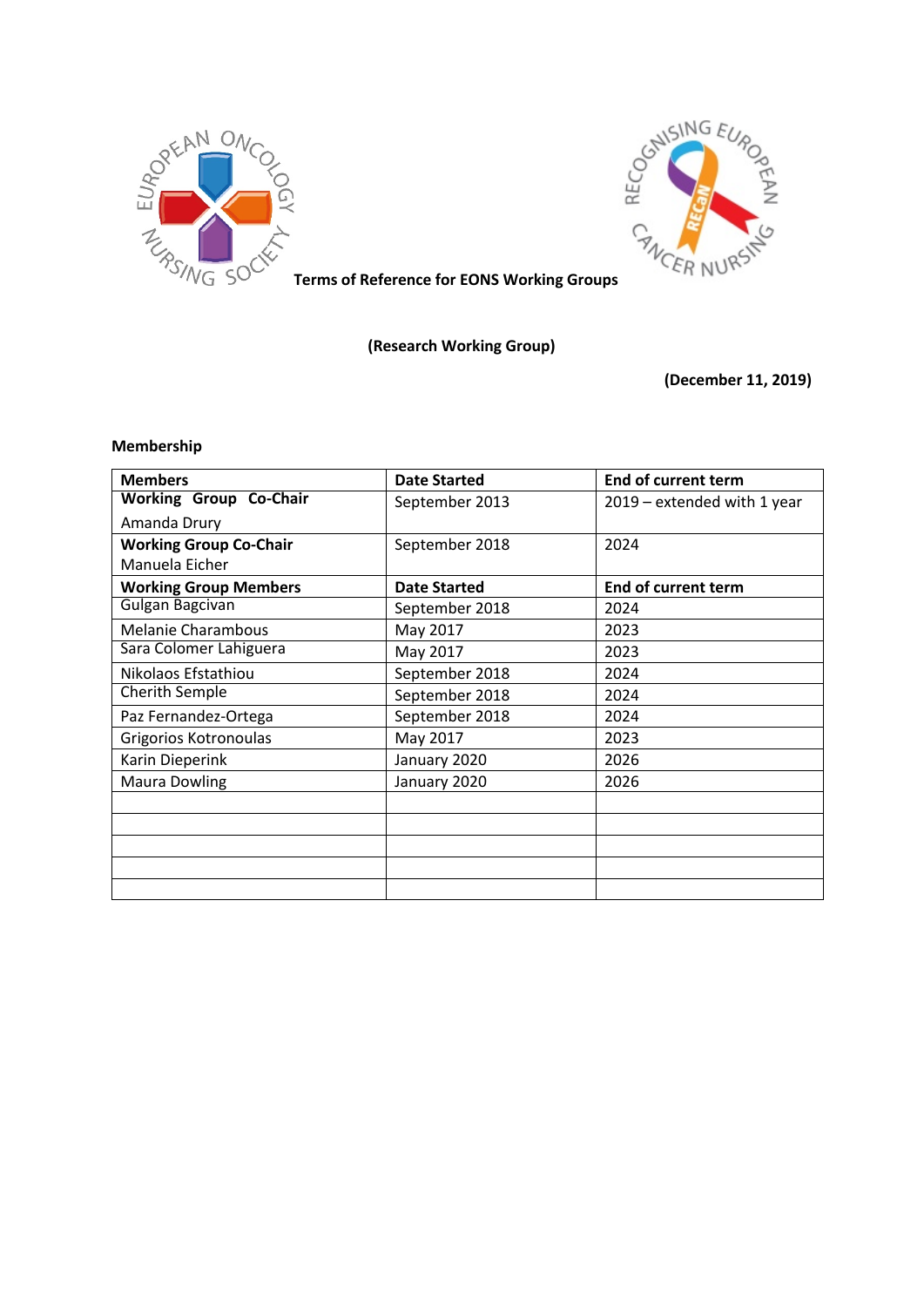# **Scope of Work**

**All the (INSERT NAME) working group's planned projects and actions will be in line with the EONS' 2018 to 2023 Strategic mission, vision and values as outlined below. The (NAME) Working Group commits to pursuing activities that contribute towards the achievement of the EONS Strategic Goals as outlined in the 2018 to 2023 Strategy.**

| <b>EONS Strategic Objectives</b>            |                                                                             | <b>Research Working Group Objectives</b> |                                                        |  |
|---------------------------------------------|-----------------------------------------------------------------------------|------------------------------------------|--------------------------------------------------------|--|
| All strategic goals are equal and assume no |                                                                             |                                          |                                                        |  |
| hierarchy. By the end of 2023, EONS will    |                                                                             |                                          | 1. To increase research literacy                       |  |
| have achieved the following:                |                                                                             |                                          | (knowledge, confidence and awareness)                  |  |
| 1.                                          | To promote patient and                                                      |                                          | in nurses working in clinical practice,                |  |
|                                             | occupational safety                                                         |                                          | across the key areas of critical appraisal,            |  |
|                                             |                                                                             |                                          | research utilisation and dissemination.                |  |
|                                             | 2. Cancer nursing is recognised across<br>Europe for its positive impact on |                                          |                                                        |  |
|                                             | the lives of people affected by                                             |                                          | 2. To build capacity and provide                       |  |
|                                             | cancer through C.A.R.E. -                                                   |                                          | opportunities for nurses to learn,                     |  |
|                                             | Communication, Advocacy,                                                    |                                          | network and develop research skills and<br>experience. |  |
|                                             | Research and Education.                                                     |                                          |                                                        |  |
|                                             | 3. All cancer nurses have access to                                         |                                          | 3. To influence strategic priorities and               |  |
|                                             | specialised education that is                                               |                                          | funding, in order to promote person-                   |  |
|                                             | aligned with the EONS Cancer                                                |                                          | centred cancer research.                               |  |
|                                             | Nursing Education Framework.                                                |                                          |                                                        |  |
| 4.                                          | All cancer nurses are connected in                                          |                                          | 4. To generate research evidence that will             |  |
|                                             | order to exchange and share                                                 |                                          | have a sustainable impact on clinical                  |  |
|                                             | information and support for their                                           |                                          | practice.                                              |  |
|                                             | work.                                                                       |                                          |                                                        |  |
| 5.                                          | Facilitation, leadership and                                                |                                          |                                                        |  |
|                                             | promotion of collaborative cancer                                           |                                          |                                                        |  |
|                                             | nursing research across Europe.                                             |                                          |                                                        |  |
| 6.                                          | Leadership of European-wide                                                 |                                          |                                                        |  |
|                                             | advocacy initiatives.                                                       |                                          |                                                        |  |
| 7.                                          | Provision of evidence-based advice                                          |                                          |                                                        |  |
|                                             | to people and organisations                                                 |                                          |                                                        |  |
|                                             | working on behalf of people                                                 |                                          |                                                        |  |
|                                             | affected by cancer on healthy                                               |                                          |                                                        |  |
|                                             | lifestyles and cancer prevention.                                           |                                          |                                                        |  |
|                                             |                                                                             |                                          |                                                        |  |

# **EONS' mission, vision and values**

## **Mission**

EONS is an umbrella organisation providing leadership in all areas of cancer nursing, research, practice, continuing education, communications and advocacy for better recognition of cancer nursing across Europe. Our mission is to ensure that all people affected by cancer benefit from the care of highly educated, well-informed and competent cancer nurses.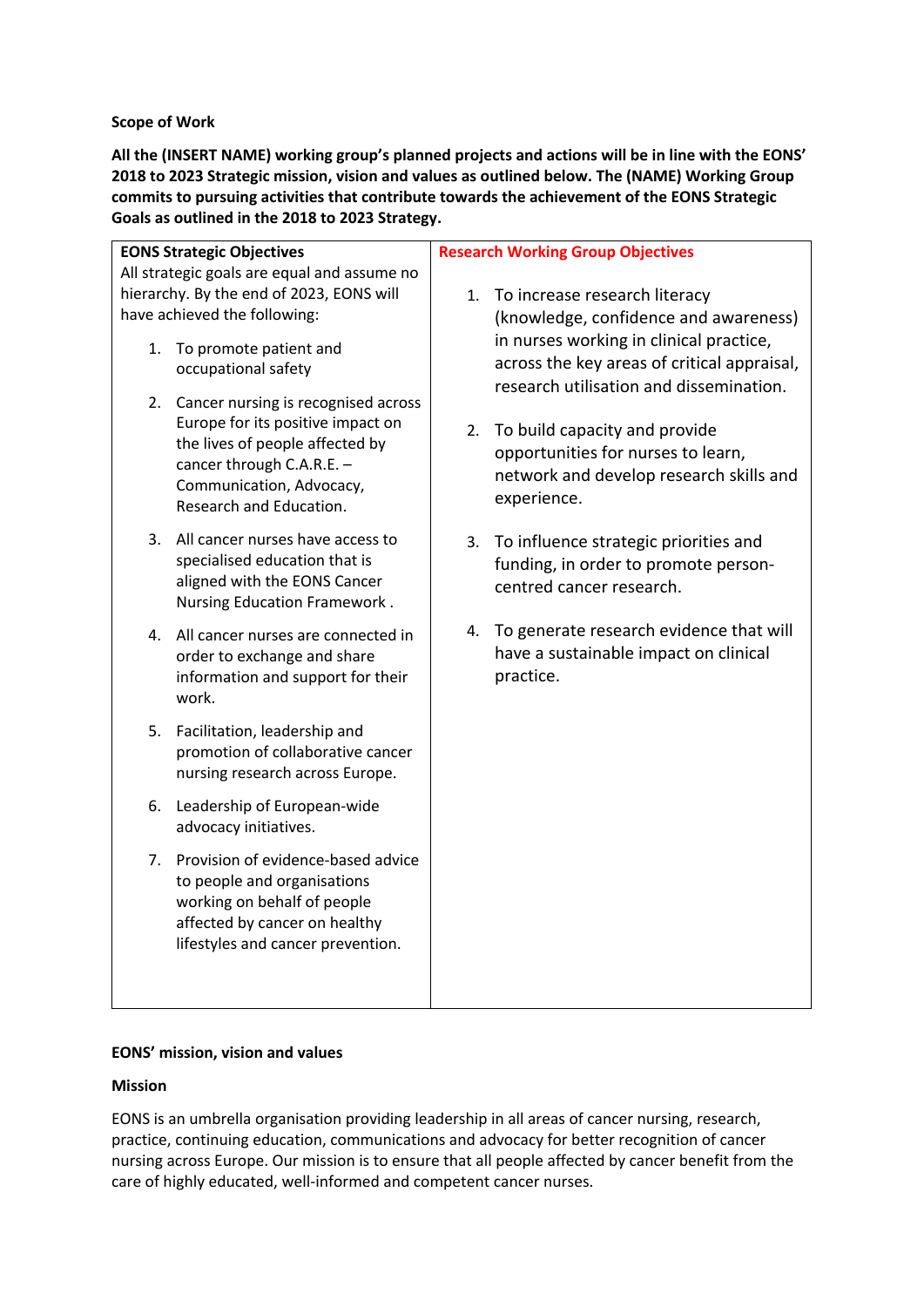# **Vision**

Our vision is that cancer nursing will be recognised by the cancer community, national and European level policy makers, as a profession with specialised training and qualifications available across the continent. Working conditions for cancer nurses will be optimal, providing a commensurate financial income as well as protecting and promoting individual well-being. We anticipate that this will produce a relatable improvement in the health and clinical outcomes for people affected by cancer. Finally, we envisage that all our members will become confident and empowered cancer nurses operating as leaders in research, practice and education within multi-professional teams.

## **Values**

The core strength of EONS comes from our members. We recognise the diverse aspects of nursing across Europe and strive for equality for all cancer nurses regardless of gender, race, sexual orientation or disability. The improvement of patient safety and better clinical outcomes for cancer patients and their families is central to our work. The society firmly believes in working in partnerships across sectors and professions who share our goals and values.

# **Minimum Working Group Member Requirements**

The EONS Working Groups are the drivers of EONS' strategy, projects and key to its survival. For the 2018 to 2023 strategy period, Working Groups will hold two face to face meetings per year and teleconference calls, the volume of which will depend on the Chairs, Vice-chairs and number of activities. In order to remain a member of any of the EONS Working Groups, all members must commit to:

- Attending one face to face meeting per year at least
- If there is a working group meeting before the EONS Annual Meetings and Congress, working group members are required to stay on for the Annual Meeting and Congress attendance is warmly encouraged.
- Participating in at least 50% of all the working group teleconferences and at least one of the group activities.
- Signing the EONS Conflict of Interest form on an annual basis.

## **Specific Working Group Member Requirements**

- All Research Working Group members must be individual EONS-members or EONS Society Members.
- Membership of the Research WG lasts for 2 years. Membership of the Research WG may be renewed twice.
- All new members of the Research WG will be requested to complete a "WG membership Application Form", to sign and complete the "Conflict of Interest Forms".
- All new members of the Research WG will be requested to provide a photo and short biography for the EONS-website.